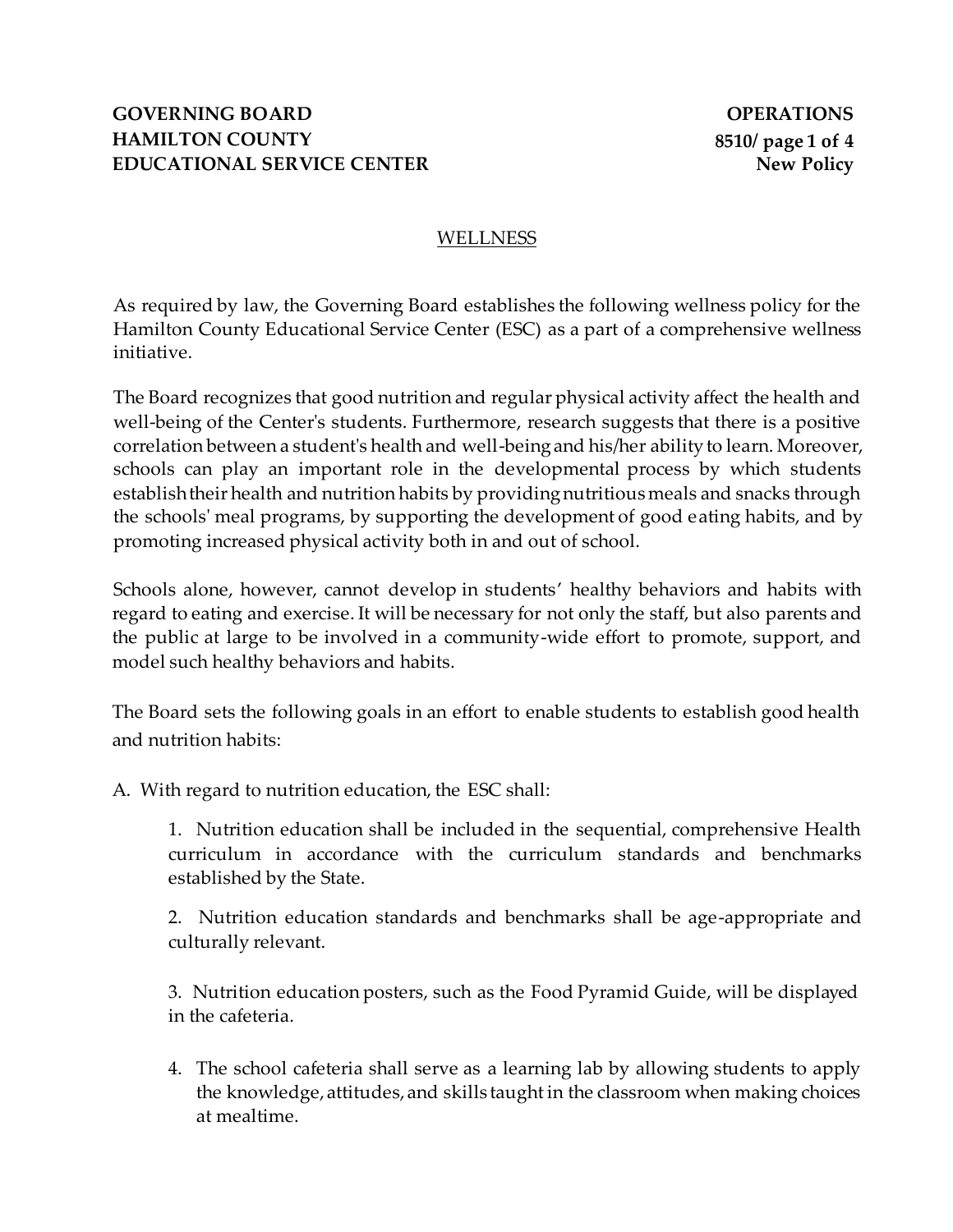- B. With regard to physical education and activity, the ESC shall:
	- 1. Physical Education
		- A. A sequential, comprehensive physical education program shall be provided for students in K-12 in accordance with the physical education academic content standards and benchmarks adopted by the State.

B. The physical education curriculum shall provide sequential instruction related to the knowledge, attitudes, and skills necessary to participate in lifelong, healthenhancing physical activity.

C. Physical education classes shall provide students with opportunities to learn, practice, and be assessed on developmentally appropriate knowledge, attitudes and skills necessary to engage in lifelong, health-enhancing physical activity.

D. Teachers properly certificated/ licensed in the subject area of physical education shall provide all instruction in physical education.

E. All physical education classes shall have a student/ teacher ratio comparable to the student/teacher ratio in other curricular areas.

2. Physical Activity

A. Physical activity should not be employed as a form of discipline or punishment.

B. Schools shall encourage families to provide physical activity outside the regular school day, such as outdoor play at home, participation in sports sponsored by community agencies or organizations, and in lifelong physical activities like bowling, swimming, or tennis.

C. The school shall provide information to families to encourage and assist them in their efforts to incorporate physical activity into their children's daily lives.

- C. With regard to other school-based activities the ESC shall:
	- 1. The schools shall schedule mealtimes so there is minimum disruption by bus schedules, recess, and other special programs or events.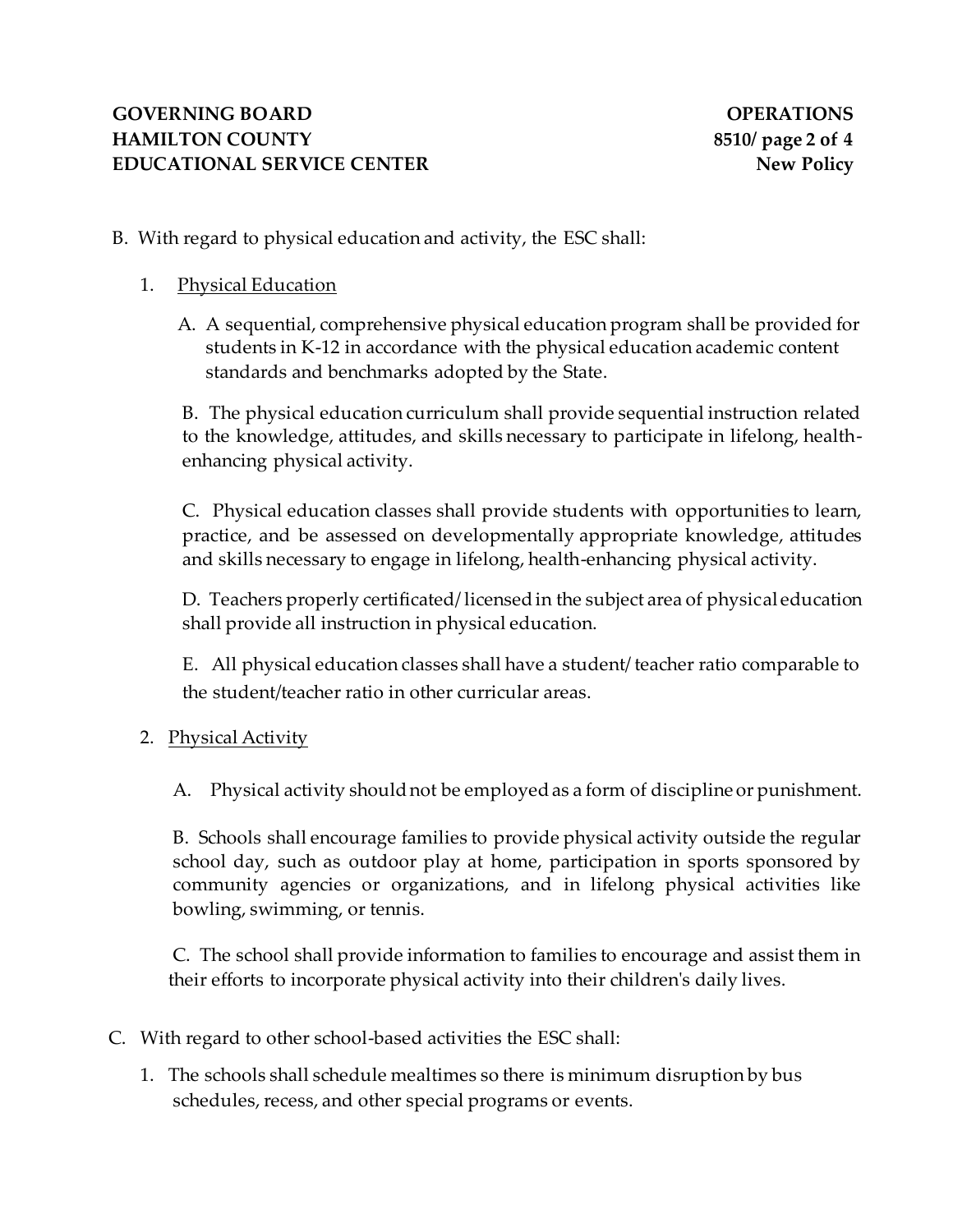**8510/ page 3 of 4**

- 2. The school shall provide attractive, clean environments in which the students eat.
- 3. Activities, such as tutoring or club meetings, shall not be scheduled during mealtimes, unless students may eat during those meetings.
- D. With regard to nutrition promotion, the ESC shall:
	- 1. encourage students to increase their consumption of healthful foods during the school day;
	- 2. create an environment that reinforces the development of healthy eating habits, including offering the following healthy foods that comply with the USDA Dietary Guidelines for Americans and the USDA Smart Snacks in School nutrition standards:
		- a. Offer a variety of vegetables daily to include specific subgroups as defined by dark green, red/orange, legumes, and starchy;
		- b. require students to select a fruit or vegetable as part of a complete reimbursable meal;
	- 3. The food service program shall be directed by a qualified nutrition professional who is properly qualified, certificated, licensed, or credentialed, according to current professional standards.
		- a. Continuing professional development shall be provided for all staff of the food service program.

The Board designates the Building Principal as the individual charged with operational responsibility for measuring and evaluating the Center's implementation and progress under this policy. The Superintendent shall develop administrative guidelines necessary to implement this policy.

The Superintendent shall appoint a Wellness Committee that includes representatives of the school food authority, educational staff (including physical education teachers), school health professionals, and school administrators to oversee development, implementation,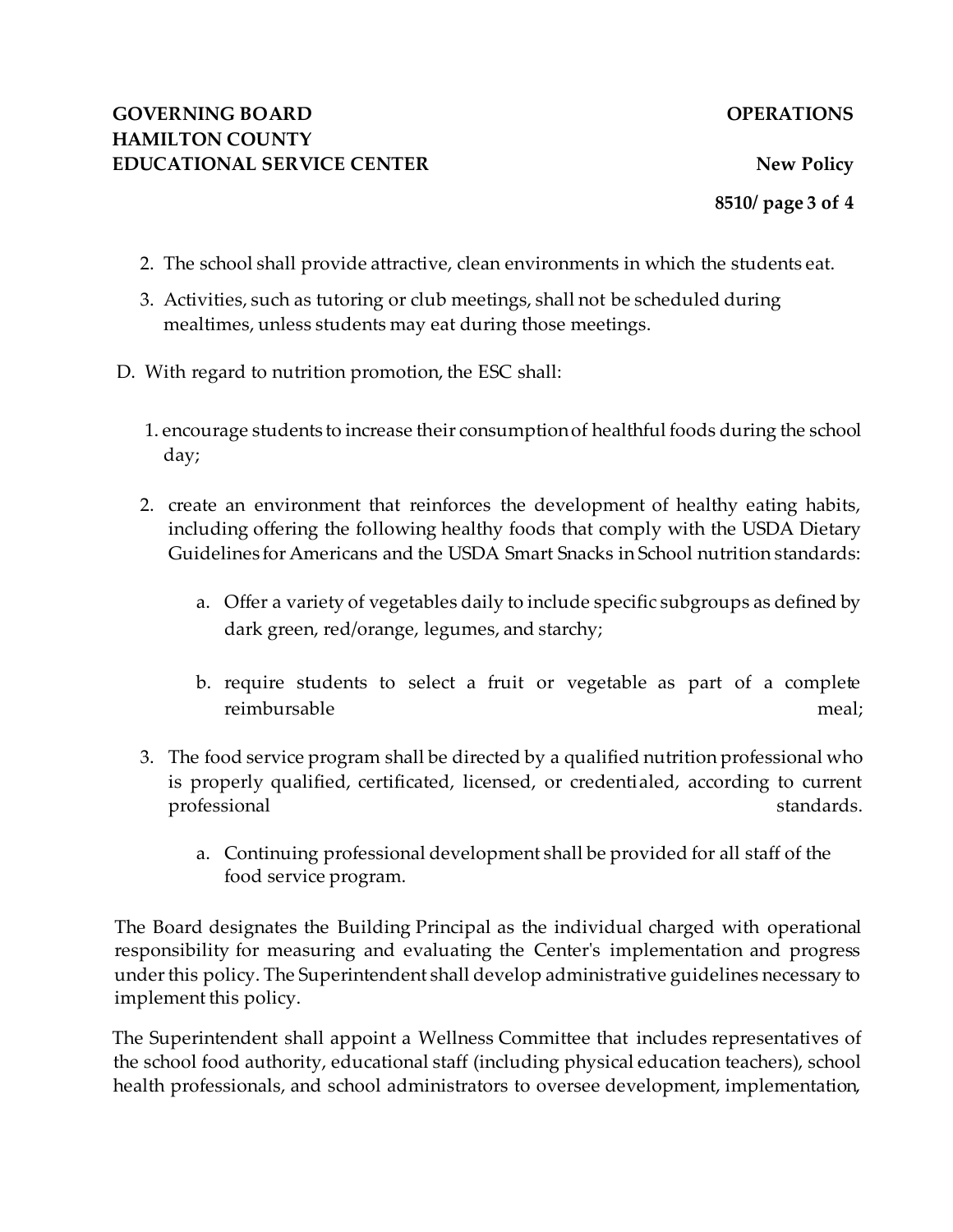## **GOVERNING BOARD OPERATIONS HAMILTON COUNTY EDUCATIONAL SERVICE CENTER New Policy**

evaluation and periodic update of this policy. The Wellness Committee shall be an ad hoc committee with members recruited and appointed annually.

The Wellness Committee shall be responsible for:

### **8510/ page 4 of 4**

- A. Assessment of the current school environment:
- B. Review of the ESC's Wellness policy;
- C. Presentation of the Wellness policy to the Board for approval;
- D. Measurement of the implementation of the policy; and
- E. Recommendation for the revision of the policy, if necessary.

Before the end of every third school year, the Wellness Committee shall recommend to the Superintendent any revisions to the policy it deems necessary and/or appropriate.

The Superintendent shall report every third year to the Board on the Wellness Committee's progress and on its evaluation of the policy's implementation and areas for improvement, including status of compliance by individual schools and progress made in attaining the policy's goals.

The Superintendent is also responsible for informing the public, including parents, students and community members, on the content and implementation of this policy. In order to inform the public, the Superintendent shall:

- A. distribute information at the beginning of the school year to families of school children;
- B. include information in the student handbook;
- C. and post the policy on the ESC's website, including the Wellness Committee's assessment of the policy's implementation.

42 U.S.C. 1751, Sec. 204 42 U.S.C. 1771 7 C.F.R. Parts 210 and 220